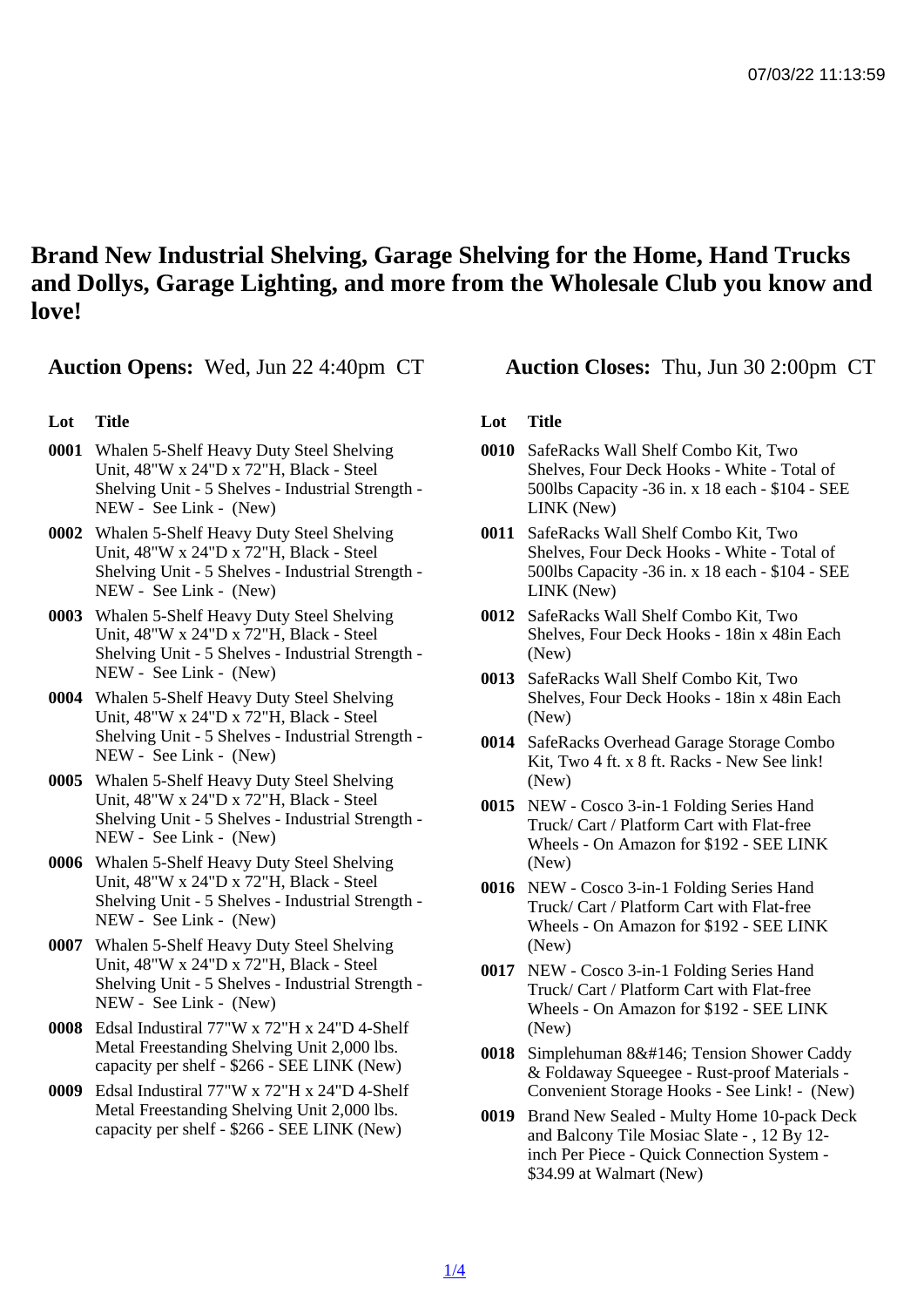- Lot Title
- 0020 Brand New Sealed Multy Home 10-pack Deck and Balcony Tile Mosiac Slate - , 12 By 12 inch Per Piece - Quick Connection System - \$34.99 at Walmart (New)
- 0021 Brand New Sealed Multy Home 10-pack Deck and Balcony Tile Mosiac Slate - , 12 By 12 inch Per Piece - Quick Connection System - \$34.99 at Walmart (New)
- 0022 Brand New Sealed Multy Home 10-pack Deck and Balcony Tile Mosiac Slate - , 12 By 12 inch Per Piece - Quick Connection System - \$34.99 at Walmart (New)
- 0023 Brand New Sealed Multy Home 10-pack Deck and Balcony Tile Mosiac Slate - , 12 By 12 inch Per Piece - Quick Connection System - \$34.99 at Walmart (New)
- 0024 Brand New Sealed Multy Home 10-pack Deck and Balcony Tile Mosiac Slate - , 12 By 12 inch Per Piece - Quick Connection System - \$34.99 at Walmart (New)
- 0025 Brand New Sealed Multy Home 10-pack Deck and Balcony Tile Mosiac Slate - , 12 By 12 inch Per Piece - Quick Connection System - \$34.99 at Walmart (New)
- 0026 Brand New Sealed Multy Home 10-pack Deck and Balcony Tile Mosiac Slate - , 12 By 12 inch Per Piece - Quick Connection System - \$34.99 at Walmart (New)
- 0027 Brand New Sealed Multy Home 10-pack Deck and Balcony Tile Mosiac Slate - , 12 By 12 inch Per Piece - Quick Connection System - \$34.99 at Walmart (New)
- 0028 Brand New Sealed Multy Home 10-pack Deck and Balcony Tile Mosiac Slate - , 12 By 12 inch Per Piece - Quick Connection System - \$34.99 at Walmart (New)
- 0029 Brand New Sealed Multy Home 10-pack Deck and Balcony Tile Mosiac Slate - , 12 By 12 inch Per Piece - Quick Connection System - \$34.99 at Walmart (New)
- 0030 Brand New Sealed Multy Home 10-pack Deck and Balcony Tile Mosiac Slate - , 12 By 12 inch Per Piece - Quick Connection System - \$34.99 at Walmart (New)
- 0031 Brand New Sealed Multy Home 10-pack Deck and Balcony Tile Mosiac Slate - , 12 By 12 inch Per Piece - Quick Connection System - \$34.99 at Walmart (New)
- 0032 Brand New Sealed Multy Home 10-pack Deck and Balcony Tile Mosiac Slate - , 12 By 12 inch Per Piece - Quick Connection System - \$34.99 at Walmart (New)
- Lot Title
- 0033 Brand New Sealed Multy Home 10-pack Deck and Balcony Tile Mosiac Slate - , 12 By 12 inch Per Piece - Quick Connection System - \$34.99 at Walmart (New)
- 0034 Brand New Sealed Multy Home 10-pack Deck and Balcony Tile Mosiac Slate - , 12 By 12 inch Per Piece - Quick Connection System - \$34.99 at Walmart (New)
- 0035 Energetic 6-piece LED Landscape Lighting Kit Low-Voltage With Easy Plug-in Design - Integrated Led, No Bulbs to Replace Ever - \$99 on Costco - See Link! - (New)
- 0036 Cosco Shifter XL Folding Hand Truck Shifter Folding Hand Truck - 300 lb weight capacity - Extra large toe plate and Wheels - See Link! - (New)
- 0037 Sealy AlwayzAire Tough Guard Air Mattress Queen - \$159 SEE LINK! (New)
- 0038 Norsk Reversible Foam Flooring, 48 sq ft., 24 in. x 24 in. Foam Mats - 0.79 Mat Thickness - Two 6 packs for a total of 12 pieces and 48sqft - Moisture Resistant / Anti-slip - \$58 on Costco - Blue / Black (New)
- 0039 Norsk Reversible Foam Flooring, 48 sq ft., 24 in. x 24 in. Foam Mats - 0.79 Mat Thickness - Two 6 packs for a total of 12 pieces and 48sqft - Moisture Resistant / Anti-slip - \$58 on Costco - Black / grey (New)
- 0040 Norsk Reversible Foam Flooring, 48 sq ft., 24 in. x 24 in. Foam Mats - 0.79 Mat Thickness - Two 6 packs for a total of 12 pieces and 48sqft - Moisture Resistant / Anti-slip - \$58 on Costco - Black / grey (New)
- 0041 Norsk Reversible Foam Flooring, 48 sq ft., 24 in. x 24 in. Foam Mats - 0.79 Mat Thickness - Two 6 packs for a total of 12 pieces and 48sqft - Moisture Resistant / Anti-slip - \$58 on Costco - Black / grey (New)
- 0042 NEW Cosco 3-in-1 Folding Series Hand Truck/ Cart / Platform Cart with Flat-free Wheels - On Amazon for \$192 - SEE LINK (New)
- 0043 DEWALT 10 Gallon Wet/Dry Vacuum mfg # DXV10SA -Ideal for large cleanups on the jobsite - Powerful 5.0 peak horsepower motor provides the suction needed for most cleanup jobs -\$157 on Amazon (New)
- 0044 DEWALT 10 Gallon Wet/Dry Vacuum mfg # DXV10SA -Ideal for large cleanups on the jobsite - Powerful 5.0 peak horsepower motor provides the suction needed for most cleanup jobs -\$157 on Amazon (New)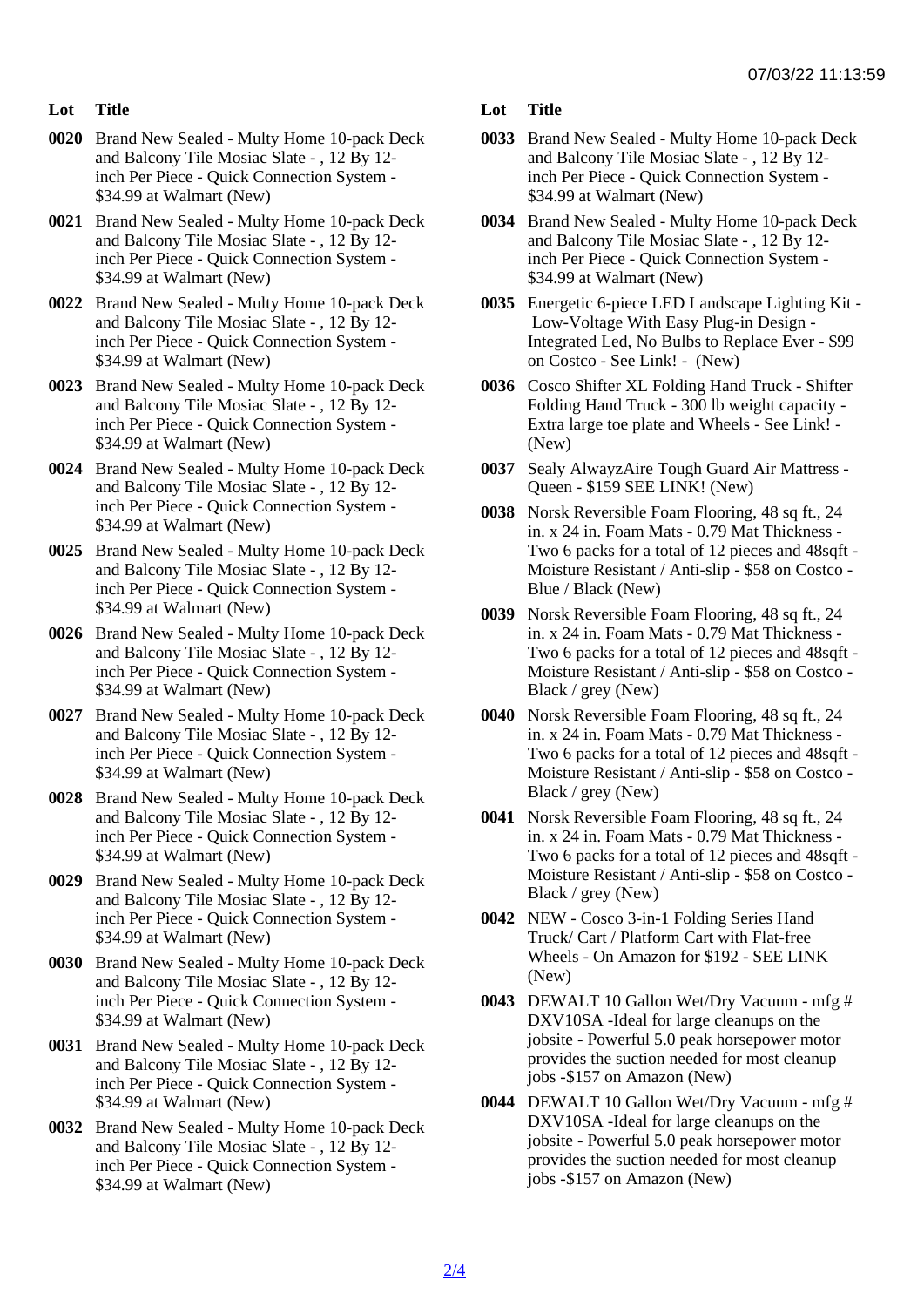- Lot Title
- 0045 DEWALT 10 Gallon Wet/Dry Vacuum mfg # DXV10SA -Ideal for large cleanups on the jobsite - Powerful 5.0 peak horsepower motor provides the suction needed for most cleanup jobs -Tested working - Used - \$157 on Amazon (See Description)
- 0046 Gerber Wrightwood™ Dual Flush 12" Rough-In Two-Piece Elongated ErgoHeight Toilet Kit - NEW - SEE LINK (New - Open Box)
- 0047 Mfg # DXF-2490 DEWALT 24" Heavy Duty Drum Fan, Black and Yellow - 5 Amp Fuse in plug for additional safety - Extra-long, 12-foot power cord with cord wrap design provides reach and convenient storage - 90 degrees tilt adjustment - See Link! - (New - Open Box)
- 0048 Koda 46" LED Linkable Shop Light with Motion Sensor and Remote - 4600 Lumen LED Shop Light - Linkable up to 6 Lights - Built in Motion Sensor - See Link! - (New - Open Box)
- 0049 Koda 46" LED Linkable Shop Light with Motion Sensor and Remote - 4600 Lumen LED Shop Light - Linkable up to 6 Lights - Built in Motion Sensor - See Link! - (New - Open Box)
- 0050 Koda 46" LED Linkable Shop Light with Motion Sensor and Remote - 4600 Lumen LED Shop Light - Linkable up to 6 Lights - Built in Motion Sensor - See Link! - (New - Open Box)
- 0051 Koda 46" LED Linkable Shop Light with Motion Sensor and Remote - 4600 Lumen LED Shop Light - Linkable up to 6 Lights - Built in Motion Sensor - See Link! - (New - Open Box)
- 0052 Koda 46" LED Linkable Shop Light with Motion Sensor and Remote - 4600 Lumen LED Shop Light - Linkable up to 6 Lights - Built in Motion Sensor - See Link! - (New - Open Box)
- 0053 Koda 46" LED Linkable Shop Light with Motion Sensor and Remote - 4600 Lumen LED Shop Light - Linkable up to 6 Lights - Built in Motion Sensor - See Link! - (New - Open Box)
- 0054 Koda 46" LED Linkable Shop Light with Motion Sensor and Remote - 4600 Lumen LED Shop Light - Linkable up to 6 Lights - Built in Motion Sensor - See Link! (New)
- 0055 Koda 46" LED Linkable Shop Light with Motion Sensor and Remote - 4600 Lumen LED Shop Light - Linkable up to 6 Lights - Built in Motion Sensor - See Link! OUT OF BOX (See Description)
- Lot Title
- 0056 Sunneday 13.7mm x 30 Meter Retractable Garden Hose & Reel - Includes Hose and Mounting Bracket - Slow Rewind Function Makes Hose Rewind Safely - Used - Tested Working - (See Description)
- 0057 Step2 Double Showers Splash Water Table Perfect for Toddlers in the Summertime! Good - Out of Box Assembled (New - Open Box)
- 0058 Harmonic Wind Chime Harmonically-tuned Aluminum Tubes - Weather Resistant Finish - 9" Dia. x 60.5" H (New)
- 0059 Rapid Flo 5/8 in. x 100 ft. Compact Garden Hose - Kink Resistant - 600 PSI Burst Strength - Long lasting performance - \$49 on Costco - See Link! - (New - Open Box)
- 0060 MegaMulch Expanding Coconut Coir Natural and Renewable - Compressed and Lightweight - See Link! - (New)